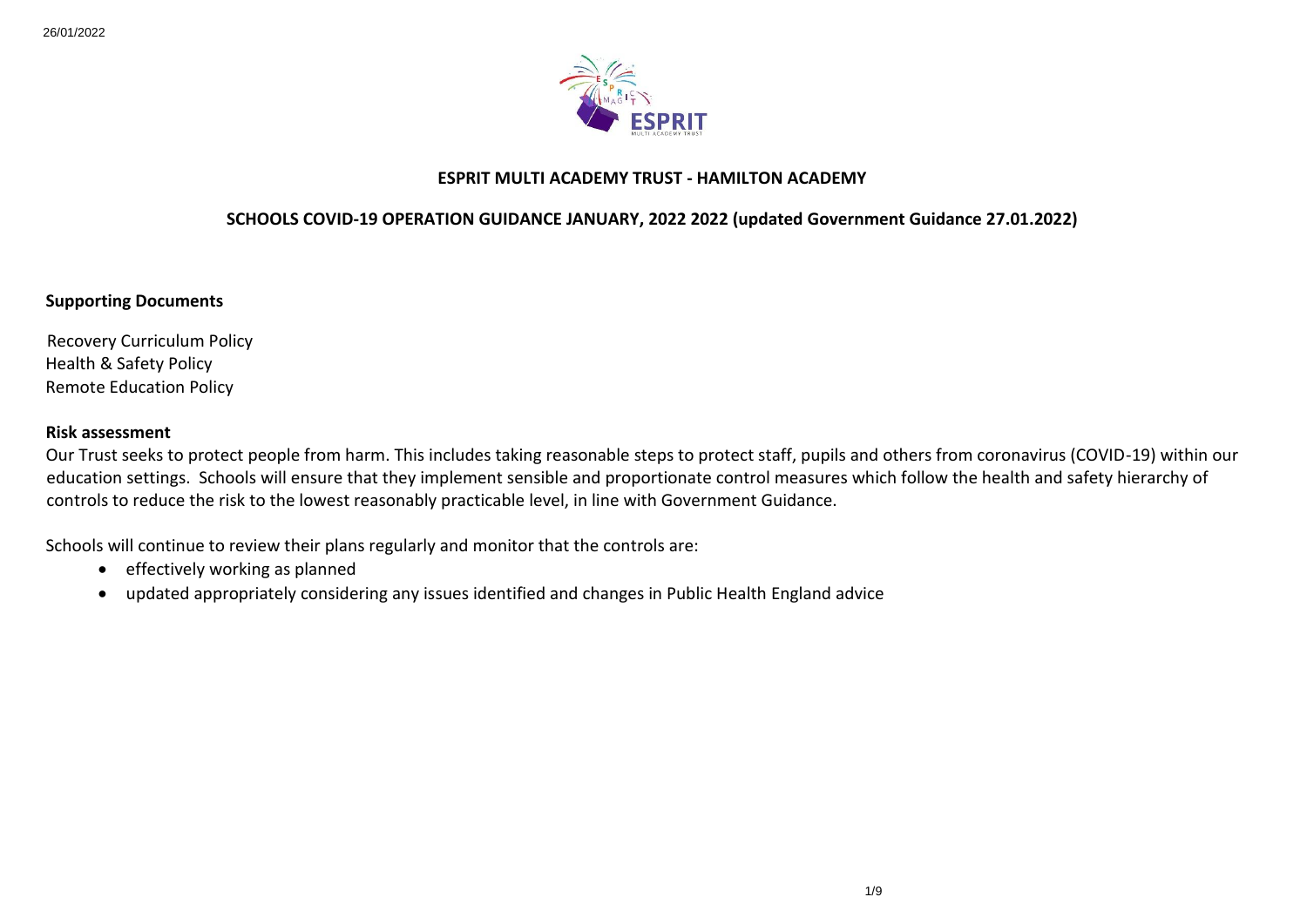|                             | SEPTEMBER, 2021         |                                                                                                                                             |  |  |  |
|-----------------------------|-------------------------|---------------------------------------------------------------------------------------------------------------------------------------------|--|--|--|
| <b>Location / Site</b>      |                         | <b>HAMILTON ACADEMY</b>                                                                                                                     |  |  |  |
| <b>Activity / Procedure</b> |                         | <b>Schools COVID-19 Operational Guidance (January, 2022)</b><br><b>COVID-19 Contingency Framework: Education and Childcare (June, 2021)</b> |  |  |  |
| <b>Employees</b>            | YES - via Leadership    |                                                                                                                                             |  |  |  |
| Children                    | YES - via Teachers      |                                                                                                                                             |  |  |  |
| <b>Visitors</b>             | YES - via Office Staff  |                                                                                                                                             |  |  |  |
| <b>Contractors</b>          | YES - via Sites Manager |                                                                                                                                             |  |  |  |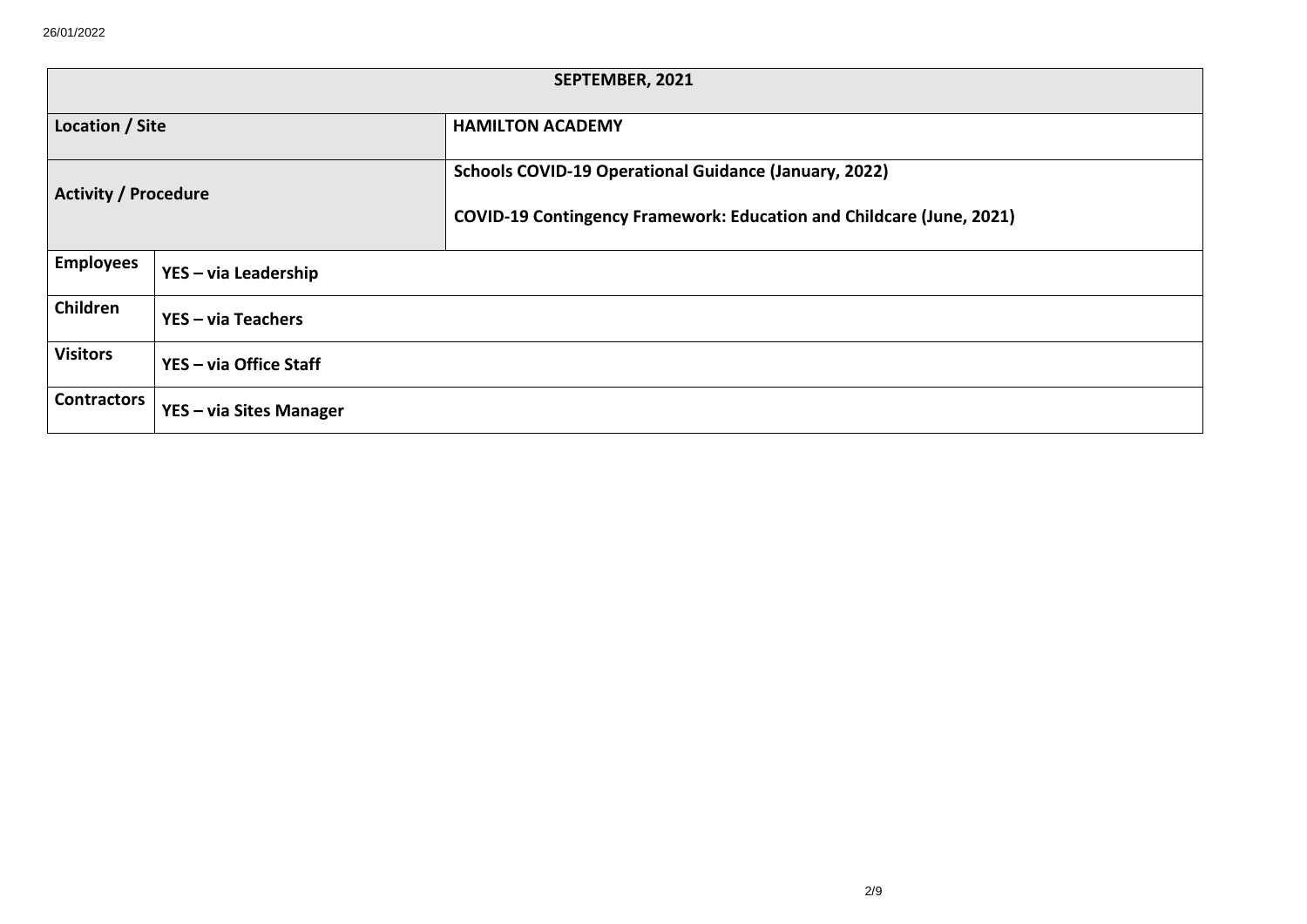| SECTION 1 To reduce the risk of transmission of Coronavirus in school<br><b>AREA</b> |                                       |                                                                                                                                                                                                                                                                                                                                                                                                                                                                                                                                                                   |                                                                                                                                                                                                                                                                                                                                                                                                                    |                                                                                                                                                                                                                                                                                                                                                                                                                                                                                                                                                                                                                                                                                                                                                                                                                                                                                                                                                                                                                                                                                                                                                                                                                                                                                                                                                                                                                                                                                                                                                                                                                                                                                                                                                                                                                                                                                                                                                                                                                             |
|--------------------------------------------------------------------------------------|---------------------------------------|-------------------------------------------------------------------------------------------------------------------------------------------------------------------------------------------------------------------------------------------------------------------------------------------------------------------------------------------------------------------------------------------------------------------------------------------------------------------------------------------------------------------------------------------------------------------|--------------------------------------------------------------------------------------------------------------------------------------------------------------------------------------------------------------------------------------------------------------------------------------------------------------------------------------------------------------------------------------------------------------------|-----------------------------------------------------------------------------------------------------------------------------------------------------------------------------------------------------------------------------------------------------------------------------------------------------------------------------------------------------------------------------------------------------------------------------------------------------------------------------------------------------------------------------------------------------------------------------------------------------------------------------------------------------------------------------------------------------------------------------------------------------------------------------------------------------------------------------------------------------------------------------------------------------------------------------------------------------------------------------------------------------------------------------------------------------------------------------------------------------------------------------------------------------------------------------------------------------------------------------------------------------------------------------------------------------------------------------------------------------------------------------------------------------------------------------------------------------------------------------------------------------------------------------------------------------------------------------------------------------------------------------------------------------------------------------------------------------------------------------------------------------------------------------------------------------------------------------------------------------------------------------------------------------------------------------------------------------------------------------------------------------------------------------|
|                                                                                      | <b>HIGH</b>                           | <b>MEDIUM</b>                                                                                                                                                                                                                                                                                                                                                                                                                                                                                                                                                     | <b>LOW</b>                                                                                                                                                                                                                                                                                                                                                                                                         | <b>NEGLIGIBLE</b>                                                                                                                                                                                                                                                                                                                                                                                                                                                                                                                                                                                                                                                                                                                                                                                                                                                                                                                                                                                                                                                                                                                                                                                                                                                                                                                                                                                                                                                                                                                                                                                                                                                                                                                                                                                                                                                                                                                                                                                                           |
|                                                                                      | Ensure good hygiene for everyone      |                                                                                                                                                                                                                                                                                                                                                                                                                                                                                                                                                                   |                                                                                                                                                                                                                                                                                                                                                                                                                    |                                                                                                                                                                                                                                                                                                                                                                                                                                                                                                                                                                                                                                                                                                                                                                                                                                                                                                                                                                                                                                                                                                                                                                                                                                                                                                                                                                                                                                                                                                                                                                                                                                                                                                                                                                                                                                                                                                                                                                                                                             |
|                                                                                      | Maintain appropriate cleaning regimes |                                                                                                                                                                                                                                                                                                                                                                                                                                                                                                                                                                   |                                                                                                                                                                                                                                                                                                                                                                                                                    |                                                                                                                                                                                                                                                                                                                                                                                                                                                                                                                                                                                                                                                                                                                                                                                                                                                                                                                                                                                                                                                                                                                                                                                                                                                                                                                                                                                                                                                                                                                                                                                                                                                                                                                                                                                                                                                                                                                                                                                                                             |
|                                                                                      | Keep occupied spaces well ventilated  |                                                                                                                                                                                                                                                                                                                                                                                                                                                                                                                                                                   |                                                                                                                                                                                                                                                                                                                                                                                                                    |                                                                                                                                                                                                                                                                                                                                                                                                                                                                                                                                                                                                                                                                                                                                                                                                                                                                                                                                                                                                                                                                                                                                                                                                                                                                                                                                                                                                                                                                                                                                                                                                                                                                                                                                                                                                                                                                                                                                                                                                                             |
|                                                                                      |                                       |                                                                                                                                                                                                                                                                                                                                                                                                                                                                                                                                                                   |                                                                                                                                                                                                                                                                                                                                                                                                                    |                                                                                                                                                                                                                                                                                                                                                                                                                                                                                                                                                                                                                                                                                                                                                                                                                                                                                                                                                                                                                                                                                                                                                                                                                                                                                                                                                                                                                                                                                                                                                                                                                                                                                                                                                                                                                                                                                                                                                                                                                             |
|                                                                                      |                                       |                                                                                                                                                                                                                                                                                                                                                                                                                                                                                                                                                                   |                                                                                                                                                                                                                                                                                                                                                                                                                    |                                                                                                                                                                                                                                                                                                                                                                                                                                                                                                                                                                                                                                                                                                                                                                                                                                                                                                                                                                                                                                                                                                                                                                                                                                                                                                                                                                                                                                                                                                                                                                                                                                                                                                                                                                                                                                                                                                                                                                                                                             |
|                                                                                      |                                       |                                                                                                                                                                                                                                                                                                                                                                                                                                                                                                                                                                   |                                                                                                                                                                                                                                                                                                                                                                                                                    |                                                                                                                                                                                                                                                                                                                                                                                                                                                                                                                                                                                                                                                                                                                                                                                                                                                                                                                                                                                                                                                                                                                                                                                                                                                                                                                                                                                                                                                                                                                                                                                                                                                                                                                                                                                                                                                                                                                                                                                                                             |
|                                                                                      |                                       |                                                                                                                                                                                                                                                                                                                                                                                                                                                                                                                                                                   |                                                                                                                                                                                                                                                                                                                                                                                                                    |                                                                                                                                                                                                                                                                                                                                                                                                                                                                                                                                                                                                                                                                                                                                                                                                                                                                                                                                                                                                                                                                                                                                                                                                                                                                                                                                                                                                                                                                                                                                                                                                                                                                                                                                                                                                                                                                                                                                                                                                                             |
|                                                                                      |                                       |                                                                                                                                                                                                                                                                                                                                                                                                                                                                                                                                                                   |                                                                                                                                                                                                                                                                                                                                                                                                                    |                                                                                                                                                                                                                                                                                                                                                                                                                                                                                                                                                                                                                                                                                                                                                                                                                                                                                                                                                                                                                                                                                                                                                                                                                                                                                                                                                                                                                                                                                                                                                                                                                                                                                                                                                                                                                                                                                                                                                                                                                             |
|                                                                                      |                                       |                                                                                                                                                                                                                                                                                                                                                                                                                                                                                                                                                                   |                                                                                                                                                                                                                                                                                                                                                                                                                    |                                                                                                                                                                                                                                                                                                                                                                                                                                                                                                                                                                                                                                                                                                                                                                                                                                                                                                                                                                                                                                                                                                                                                                                                                                                                                                                                                                                                                                                                                                                                                                                                                                                                                                                                                                                                                                                                                                                                                                                                                             |
|                                                                                      |                                       |                                                                                                                                                                                                                                                                                                                                                                                                                                                                                                                                                                   |                                                                                                                                                                                                                                                                                                                                                                                                                    |                                                                                                                                                                                                                                                                                                                                                                                                                                                                                                                                                                                                                                                                                                                                                                                                                                                                                                                                                                                                                                                                                                                                                                                                                                                                                                                                                                                                                                                                                                                                                                                                                                                                                                                                                                                                                                                                                                                                                                                                                             |
|                                                                                      |                                       |                                                                                                                                                                                                                                                                                                                                                                                                                                                                                                                                                                   |                                                                                                                                                                                                                                                                                                                                                                                                                    |                                                                                                                                                                                                                                                                                                                                                                                                                                                                                                                                                                                                                                                                                                                                                                                                                                                                                                                                                                                                                                                                                                                                                                                                                                                                                                                                                                                                                                                                                                                                                                                                                                                                                                                                                                                                                                                                                                                                                                                                                             |
|                                                                                      |                                       |                                                                                                                                                                                                                                                                                                                                                                                                                                                                                                                                                                   |                                                                                                                                                                                                                                                                                                                                                                                                                    |                                                                                                                                                                                                                                                                                                                                                                                                                                                                                                                                                                                                                                                                                                                                                                                                                                                                                                                                                                                                                                                                                                                                                                                                                                                                                                                                                                                                                                                                                                                                                                                                                                                                                                                                                                                                                                                                                                                                                                                                                             |
|                                                                                      |                                       |                                                                                                                                                                                                                                                                                                                                                                                                                                                                                                                                                                   |                                                                                                                                                                                                                                                                                                                                                                                                                    |                                                                                                                                                                                                                                                                                                                                                                                                                                                                                                                                                                                                                                                                                                                                                                                                                                                                                                                                                                                                                                                                                                                                                                                                                                                                                                                                                                                                                                                                                                                                                                                                                                                                                                                                                                                                                                                                                                                                                                                                                             |
|                                                                                      |                                       |                                                                                                                                                                                                                                                                                                                                                                                                                                                                                                                                                                   |                                                                                                                                                                                                                                                                                                                                                                                                                    |                                                                                                                                                                                                                                                                                                                                                                                                                                                                                                                                                                                                                                                                                                                                                                                                                                                                                                                                                                                                                                                                                                                                                                                                                                                                                                                                                                                                                                                                                                                                                                                                                                                                                                                                                                                                                                                                                                                                                                                                                             |
|                                                                                      |                                       |                                                                                                                                                                                                                                                                                                                                                                                                                                                                                                                                                                   |                                                                                                                                                                                                                                                                                                                                                                                                                    |                                                                                                                                                                                                                                                                                                                                                                                                                                                                                                                                                                                                                                                                                                                                                                                                                                                                                                                                                                                                                                                                                                                                                                                                                                                                                                                                                                                                                                                                                                                                                                                                                                                                                                                                                                                                                                                                                                                                                                                                                             |
|                                                                                      |                                       |                                                                                                                                                                                                                                                                                                                                                                                                                                                                                                                                                                   |                                                                                                                                                                                                                                                                                                                                                                                                                    |                                                                                                                                                                                                                                                                                                                                                                                                                                                                                                                                                                                                                                                                                                                                                                                                                                                                                                                                                                                                                                                                                                                                                                                                                                                                                                                                                                                                                                                                                                                                                                                                                                                                                                                                                                                                                                                                                                                                                                                                                             |
|                                                                                      |                                       |                                                                                                                                                                                                                                                                                                                                                                                                                                                                                                                                                                   |                                                                                                                                                                                                                                                                                                                                                                                                                    |                                                                                                                                                                                                                                                                                                                                                                                                                                                                                                                                                                                                                                                                                                                                                                                                                                                                                                                                                                                                                                                                                                                                                                                                                                                                                                                                                                                                                                                                                                                                                                                                                                                                                                                                                                                                                                                                                                                                                                                                                             |
|                                                                                      |                                       |                                                                                                                                                                                                                                                                                                                                                                                                                                                                                                                                                                   |                                                                                                                                                                                                                                                                                                                                                                                                                    |                                                                                                                                                                                                                                                                                                                                                                                                                                                                                                                                                                                                                                                                                                                                                                                                                                                                                                                                                                                                                                                                                                                                                                                                                                                                                                                                                                                                                                                                                                                                                                                                                                                                                                                                                                                                                                                                                                                                                                                                                             |
|                                                                                      |                                       |                                                                                                                                                                                                                                                                                                                                                                                                                                                                                                                                                                   |                                                                                                                                                                                                                                                                                                                                                                                                                    |                                                                                                                                                                                                                                                                                                                                                                                                                                                                                                                                                                                                                                                                                                                                                                                                                                                                                                                                                                                                                                                                                                                                                                                                                                                                                                                                                                                                                                                                                                                                                                                                                                                                                                                                                                                                                                                                                                                                                                                                                             |
| area                                                                                 |                                       |                                                                                                                                                                                                                                                                                                                                                                                                                                                                                                                                                                   |                                                                                                                                                                                                                                                                                                                                                                                                                    |                                                                                                                                                                                                                                                                                                                                                                                                                                                                                                                                                                                                                                                                                                                                                                                                                                                                                                                                                                                                                                                                                                                                                                                                                                                                                                                                                                                                                                                                                                                                                                                                                                                                                                                                                                                                                                                                                                                                                                                                                             |
|                                                                                      |                                       |                                                                                                                                                                                                                                                                                                                                                                                                                                                                                                                                                                   |                                                                                                                                                                                                                                                                                                                                                                                                                    |                                                                                                                                                                                                                                                                                                                                                                                                                                                                                                                                                                                                                                                                                                                                                                                                                                                                                                                                                                                                                                                                                                                                                                                                                                                                                                                                                                                                                                                                                                                                                                                                                                                                                                                                                                                                                                                                                                                                                                                                                             |
|                                                                                      |                                       |                                                                                                                                                                                                                                                                                                                                                                                                                                                                                                                                                                   |                                                                                                                                                                                                                                                                                                                                                                                                                    |                                                                                                                                                                                                                                                                                                                                                                                                                                                                                                                                                                                                                                                                                                                                                                                                                                                                                                                                                                                                                                                                                                                                                                                                                                                                                                                                                                                                                                                                                                                                                                                                                                                                                                                                                                                                                                                                                                                                                                                                                             |
|                                                                                      |                                       |                                                                                                                                                                                                                                                                                                                                                                                                                                                                                                                                                                   |                                                                                                                                                                                                                                                                                                                                                                                                                    |                                                                                                                                                                                                                                                                                                                                                                                                                                                                                                                                                                                                                                                                                                                                                                                                                                                                                                                                                                                                                                                                                                                                                                                                                                                                                                                                                                                                                                                                                                                                                                                                                                                                                                                                                                                                                                                                                                                                                                                                                             |
|                                                                                      |                                       |                                                                                                                                                                                                                                                                                                                                                                                                                                                                                                                                                                   |                                                                                                                                                                                                                                                                                                                                                                                                                    |                                                                                                                                                                                                                                                                                                                                                                                                                                                                                                                                                                                                                                                                                                                                                                                                                                                                                                                                                                                                                                                                                                                                                                                                                                                                                                                                                                                                                                                                                                                                                                                                                                                                                                                                                                                                                                                                                                                                                                                                                             |
|                                                                                      |                                       |                                                                                                                                                                                                                                                                                                                                                                                                                                                                                                                                                                   |                                                                                                                                                                                                                                                                                                                                                                                                                    |                                                                                                                                                                                                                                                                                                                                                                                                                                                                                                                                                                                                                                                                                                                                                                                                                                                                                                                                                                                                                                                                                                                                                                                                                                                                                                                                                                                                                                                                                                                                                                                                                                                                                                                                                                                                                                                                                                                                                                                                                             |
|                                                                                      |                                       |                                                                                                                                                                                                                                                                                                                                                                                                                                                                                                                                                                   |                                                                                                                                                                                                                                                                                                                                                                                                                    |                                                                                                                                                                                                                                                                                                                                                                                                                                                                                                                                                                                                                                                                                                                                                                                                                                                                                                                                                                                                                                                                                                                                                                                                                                                                                                                                                                                                                                                                                                                                                                                                                                                                                                                                                                                                                                                                                                                                                                                                                             |
|                                                                                      |                                       |                                                                                                                                                                                                                                                                                                                                                                                                                                                                                                                                                                   |                                                                                                                                                                                                                                                                                                                                                                                                                    |                                                                                                                                                                                                                                                                                                                                                                                                                                                                                                                                                                                                                                                                                                                                                                                                                                                                                                                                                                                                                                                                                                                                                                                                                                                                                                                                                                                                                                                                                                                                                                                                                                                                                                                                                                                                                                                                                                                                                                                                                             |
|                                                                                      |                                       |                                                                                                                                                                                                                                                                                                                                                                                                                                                                                                                                                                   |                                                                                                                                                                                                                                                                                                                                                                                                                    |                                                                                                                                                                                                                                                                                                                                                                                                                                                                                                                                                                                                                                                                                                                                                                                                                                                                                                                                                                                                                                                                                                                                                                                                                                                                                                                                                                                                                                                                                                                                                                                                                                                                                                                                                                                                                                                                                                                                                                                                                             |
|                                                                                      |                                       |                                                                                                                                                                                                                                                                                                                                                                                                                                                                                                                                                                   |                                                                                                                                                                                                                                                                                                                                                                                                                    |                                                                                                                                                                                                                                                                                                                                                                                                                                                                                                                                                                                                                                                                                                                                                                                                                                                                                                                                                                                                                                                                                                                                                                                                                                                                                                                                                                                                                                                                                                                                                                                                                                                                                                                                                                                                                                                                                                                                                                                                                             |
|                                                                                      |                                       |                                                                                                                                                                                                                                                                                                                                                                                                                                                                                                                                                                   |                                                                                                                                                                                                                                                                                                                                                                                                                    |                                                                                                                                                                                                                                                                                                                                                                                                                                                                                                                                                                                                                                                                                                                                                                                                                                                                                                                                                                                                                                                                                                                                                                                                                                                                                                                                                                                                                                                                                                                                                                                                                                                                                                                                                                                                                                                                                                                                                                                                                             |
|                                                                                      | <b>Existing level of risk</b><br>6.   | Ensure good hygiene for everyone<br>and water or hand sanitiser<br>Maintain appropriate cleaning regimes<br>5. Janitorial duties with involve the replenishment and disposal of these sprays.<br>External cleaners on site will follow their own workplace risk assessment<br>9. Particular attention to the toilet areas after both breaks and lunchtime<br>takes place that day by the external professional cleaning team<br>12. C-19 spray/Milton will continue to be used in communal areas<br>Keep occupied spaces well ventilated<br>in this office space) | free resources which can be to support the teaching of good hand and respiratory hygiene<br>11. C-19 spray will continue to be used in the cleaning regime by staff and visitors using the toilet<br>parts per million then windows and doors should be opened until the reading falls below this number<br>Fellew Buklie Health Fuelend edules on testing self-isolation 0, monoging confirmed cases of COVID-10. | Follow Public Health England advise on testing, self-isolation & managing confirmed cases of COVID-19<br>1. Frequent and thorough hand cleaning to take place regularly to ensure that children's hands are cleaned regularly. This will be done with soap<br>2. The Catch It / Bin It / Kill It approach will be taught, modelled and encouraged throughout the school. The e-Bug COVID-19 website contains<br>3. Staff will continue to follow the usual PPE requirements only which include wearing gloves an apron when cleaning body fluids. However, if a<br>child displays COVID-19 symptoms, they are to be isolated in the designated area (Medical Room) and staff must wear a face covering, apron<br>and gloves whilst attending to this pupil. PPE used in this instance must be appropriately bagged and retained in the quarantine area for 72<br>hours (within the enclosed container in the Y2 playground at Hamilton Academy) this should be disposed of by the site team in the usual waste<br>4. Amended risk assessments for asthmatics to use Milton rather than C-19PRO spray to avoid reactions to airways.<br>7. The school will be cleaned by external professional staff daily and external professional deep cleans take place termly<br>8. Staff will complete regular cleaning of shared areas / touch points used by different groups and frequently touched surfaces as they vacate the<br>10. In the event of the Isolation Room (Medical Room) being used by a symptomatic person, a sign must be displayed requested an enhanced clean<br>13. When school is in operation, staff will ensure that school is well ventilated and a comfortable teaching environment is maintained.<br>14. NBA – small office area in Nursery building – door must be kept ajar if there is more than one person present. (recommended one person only<br>15. Co2 monitors are to be in situ in each classroom and monitored by classroom staff to ensure adequate ventilation. If the reading is over 800 |

## **Follow Public Health England advise on testing, self-isolation & managing confirmed cases of COVID-19**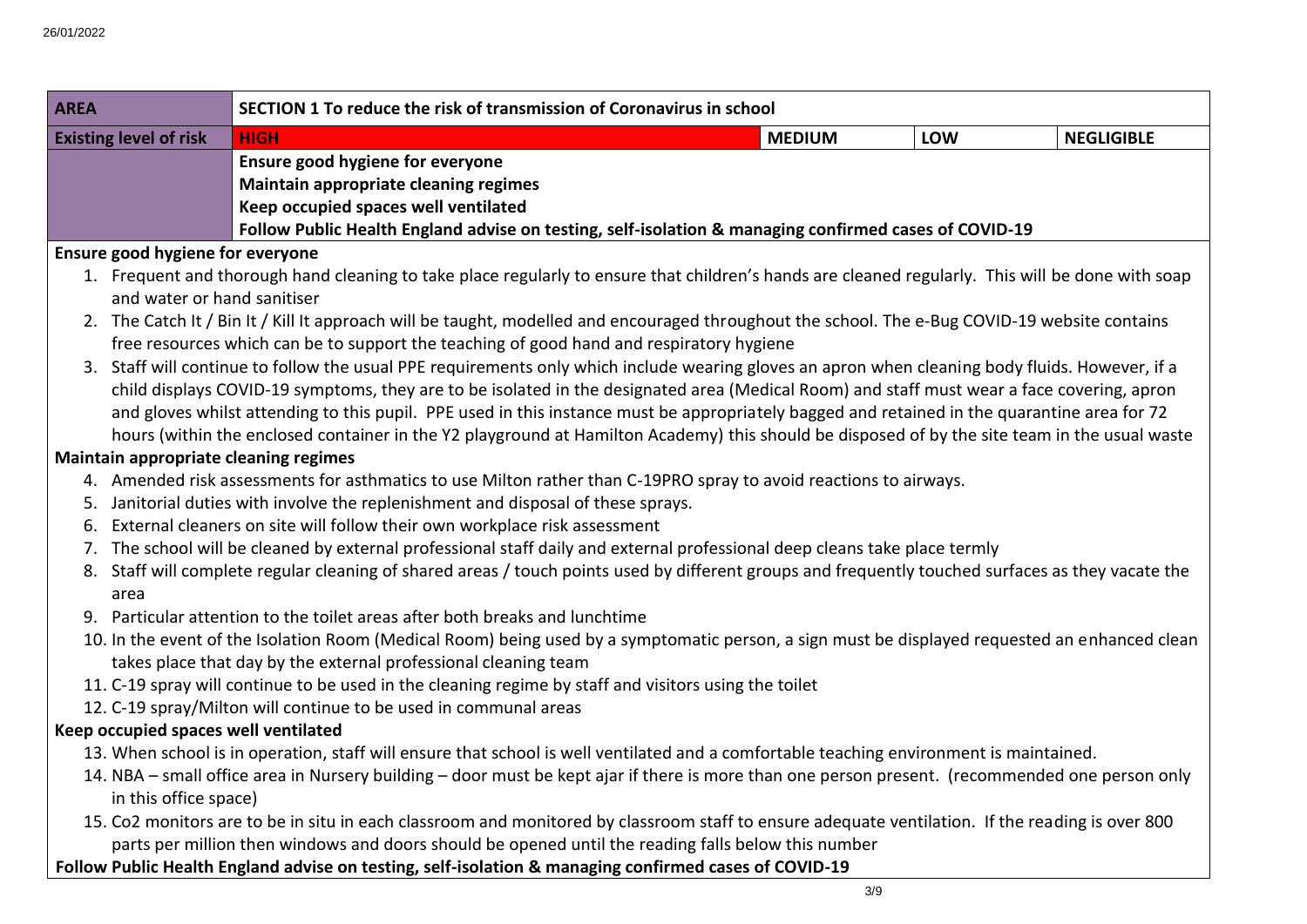- *16.* When an individual (pupil/staff/other adults) develops COVID-19 symptoms or has a positive test, they will follow Public Health advice on when to self-isolate and what to do - this will include having 2 negative Lateral Flow Tests (24 hours apart and you do not have a high temperature) on days 5 and day 6 - on wards *[https://www.nhs.uk/conditions/coronavirus-covid-19/self-isolation-and-treatment/when-to-self-isolate-and](https://www.nhs.uk/conditions/coronavirus-covid-19/self-isolation-and-treatment/when-to-self-isolate-and-what-to-do/)[what-to-do/](https://www.nhs.uk/conditions/coronavirus-covid-19/self-isolation-and-treatment/when-to-self-isolate-and-what-to-do/)*
- 17. They will not come into school.
- 18. Pupils and staff developing symptoms<https://www.nhs.uk/conditions/coronavirus-covid-19/symptoms/> on site, however mild, will be sent home and told to follow Public Health advice
- 19. Anyone with symptoms must not use public transport or taxis and be collected by a member of their family or household
- 20. If a child displays COVID-19 symptoms, they are to be isolated in the designated area (Medical Room) and staff must wear a face covering, apron and gloves whilst attending to this pupil. PPE used in this instance must be appropriately bagged and retained in the quarantine area for 72 hours (at Hamilton Academy, this is the garages) this should be disposed of by the site team in the usual waste
- 21. Anyone aged 5 years and over, who has been identified as a contact of someone with covid-19 and who is not legally required to self-isolate, is now strongly advised to take a rapid Lateral Flow Test every day for 7 days. If any of these Lateral Flow Tests are positive, they should selfisolate in order to protect other people.
- 22. If you (pupil/staff/other adults) are isolating because of a positive test result but did not have any symptoms, and you develop COVID-19 symptoms within your isolation period, start a new 40 minimum 5 day isolation period by counting 40 5 full days from the day following your symptom onset.
- 23. In the event of yourself or a person in your household having a positive result, stay as far away from other members of your household as possible, especially if they are [clinically extremely vulnerable.](https://www.gov.uk/government/publications/guidance-on-shielding-and-protecting-extremely-vulnerable-persons-from-covid-19/19-july-guidance-on-protecting-people-who-are-clinically-extremely-vulnerable-from-covid-19) Wherever possible, avoid using shared spaces such as kitchens and other living areas while others are present and take your meals back to your room to eat. Wear a [face covering](https://www.gov.uk/government/publications/face-coverings-when-to-wear-one-and-how-to-make-your-own/face-coverings-when-to-wear-one-and-how-to-make-your-own) or a surgical mask when spending time in shared areas inside your home. Take exercise within your home, garden or private outdoor space. Follow the general advice to [reduce the](https://www.gov.uk/government/publications/covid-19-stay-at-home-guidance/stay-at-home-guidance-for-households-with-possible-coronavirus-covid-19-infection#Reducing)  [spread of the infection](https://www.gov.uk/government/publications/covid-19-stay-at-home-guidance/stay-at-home-guidance-for-households-with-possible-coronavirus-covid-19-infection#Reducing) within your household.
- 24. Anyone who has previously received a positive COVID-19 PCR test result should not be re-tested within 90 days of that test, unless they develop any new symptoms of COVID-19. If, however, you do have an LFD antigen test within 90 days of a previous positive COVID-19 PCR test, for example as part of a workplace or community testing programme, and the result of this test is positive, you and your household should selfisolate and follow the steps in this guidance again. If it is more than 90 days since you tested positive by PCR for COVID-19, and you have new symptoms of COVID-19, or a positive LFD antigen or PCR test, follow the steps in this guidance again.
- 25. Staff (who opt in) will undertake twice weekly home tests whenever they are on-site and report the results to both the school and the Government reporting system after each LFT
- 26. Any staff or pupil with a positive LFT result will self-isolate in line with stay at home guidance [https://www.gov.uk/government/publications/covid-19-stay-at-home-guidance/stay-at-home-guidance-for-households-with-possible](https://www.gov.uk/government/publications/covid-19-stay-at-home-guidance/stay-at-home-guidance-for-households-with-possible-coronavirus-covid-19-infection)[coronavirus-covid-19-infection](https://www.gov.uk/government/publications/covid-19-stay-at-home-guidance/stay-at-home-guidance-for-households-with-possible-coronavirus-covid-19-infection)
- 27. In the event of a positive Lateral Flow Test, staff or pupils and must obtain a PCR test either via the local testing centre or postal. If the PCR test is taken within 2 days of the LFT and is negative, this overrides the LFT test and the person can return to school providing they do not display COVID-19 symptoms <https://www.gov.uk/get-coronavirus-test>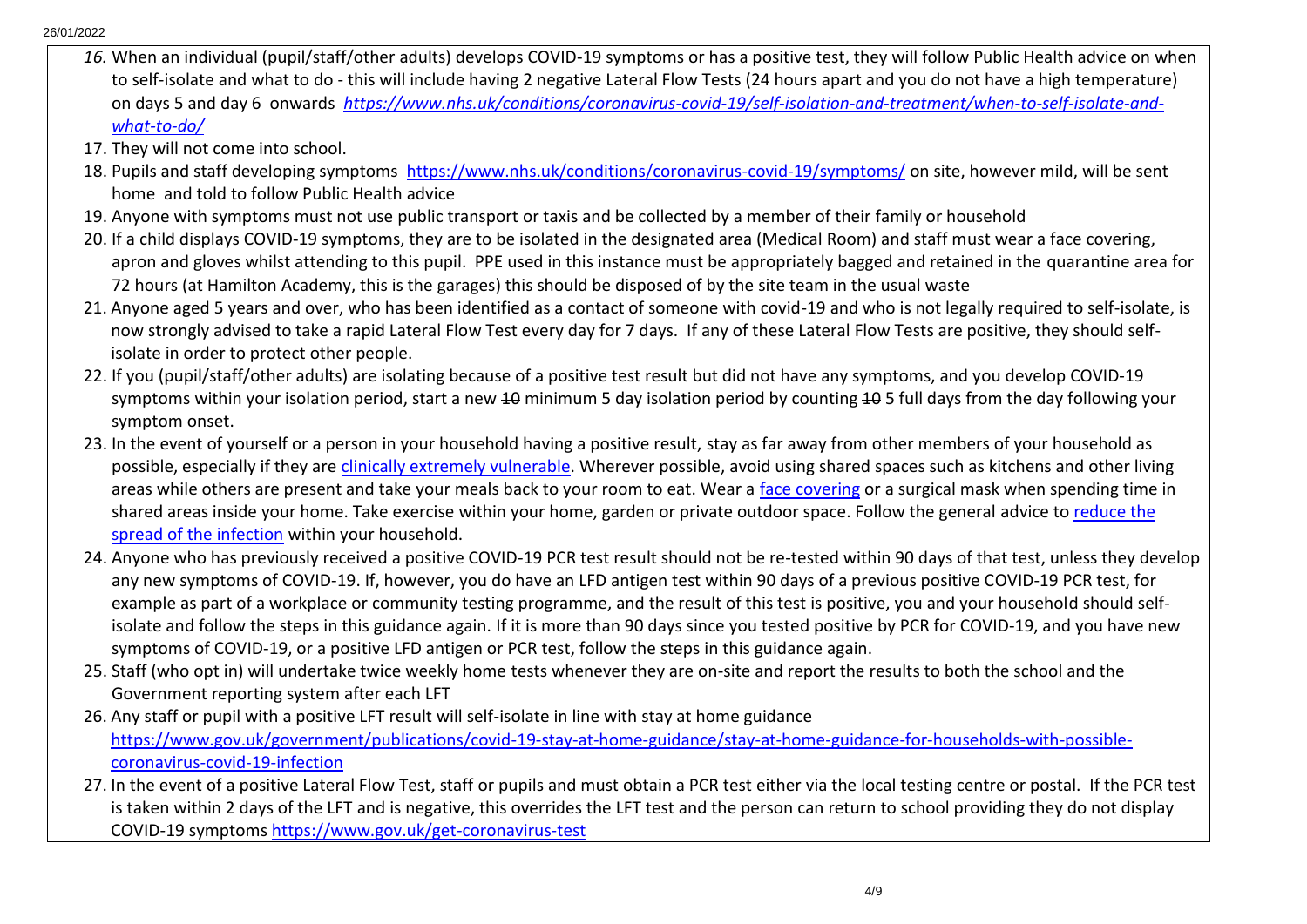|                           | 28. School will follow information on PCR test kits for school to ensure that test kits are available                                                 |               |            |                   |  |  |
|---------------------------|-------------------------------------------------------------------------------------------------------------------------------------------------------|---------------|------------|-------------------|--|--|
|                           | https://www.gov.uk/government/publications/coronavirus-covid-19-test-kits-for-schools-and-fe-providers/coronavirus-covid-19-home-test-                |               |            |                   |  |  |
|                           | kits-for-schools-and-fe-providers                                                                                                                     |               |            |                   |  |  |
|                           | 29. Staff who test positive using a PCR, must initiate contact tracing procedures. Close contacts will be identified by the NHS Test & Trace and they |               |            |                   |  |  |
|                           | must follow Public Heath England advise on when to self-isolate and what to do https://www.nhs.uk/conditions/coronavirus-covid-19/self-               |               |            |                   |  |  |
|                           | isolation-and-treatment/when-to-self-isolate-and-what-to-do/                                                                                          |               |            |                   |  |  |
|                           | 30. NHS Test and Trace will contact you to let you know that you have been identified as a close contact and check whether you are legally            |               |            |                   |  |  |
|                           | required to self-isolate. If you are not legally required to self-isolate, you will be provided with advice on testing and given guidance on          |               |            |                   |  |  |
|                           | preventing the spread of COVID-19. You should not arrange to have a PCR test if you have previously received a positive PCR test result in the        |               |            |                   |  |  |
|                           | last 90 days, unless you develop any new symptoms of COVID-19, as it is possible for PCR tests to remain positive for some time after COVID-19        |               |            |                   |  |  |
| infection.                |                                                                                                                                                       |               |            |                   |  |  |
|                           | 31. As well as getting a PCR test, you may also consider:                                                                                             |               |            |                   |  |  |
|                           | limiting close contact with other people outside your household, especially in enclosed spaces                                                        |               |            |                   |  |  |
|                           |                                                                                                                                                       |               |            |                   |  |  |
|                           | wearing a face covering in enclosed spaces and where you are unable to maintain social distancing                                                     |               |            |                   |  |  |
|                           | limiting contact with anyone who is clinically extremely vulnerable                                                                                   |               |            |                   |  |  |
|                           | taking part in twice weekly LFD testing                                                                                                               |               |            |                   |  |  |
|                           | 32. Children and young people aged under 18 years 6 months who usually attend an education or childcare setting and who have been identified as       |               |            |                   |  |  |
|                           | a close contact should continue to attend the setting as normal. They do not need to wear a face covering within the setting, but it is expected      |               |            |                   |  |  |
|                           | and recommended that these are worn when travelling on public or dedicated transport.                                                                 |               |            |                   |  |  |
|                           | 33. If directed, we will follow the guidance from the Local Public Health England as per COVID-19 Contingency Framework: Education and Children       |               |            |                   |  |  |
|                           | 34. We will follow guidance on supporting pupils at school with medical conditions https://www.gov.uk/government/publications/supporting-             |               |            |                   |  |  |
|                           | pupils-at-school-with-medical-conditions--3                                                                                                           |               |            |                   |  |  |
|                           |                                                                                                                                                       |               |            |                   |  |  |
|                           |                                                                                                                                                       |               |            |                   |  |  |
|                           |                                                                                                                                                       |               |            |                   |  |  |
| <b>REVIEW</b>             |                                                                                                                                                       |               |            |                   |  |  |
| <b>Remaining level of</b> | <b>HIGH</b>                                                                                                                                           | <b>MEDIUM</b> | <b>LOW</b> | <b>NEGLIGIBLE</b> |  |  |
| risk                      |                                                                                                                                                       |               |            |                   |  |  |
|                           |                                                                                                                                                       |               |            |                   |  |  |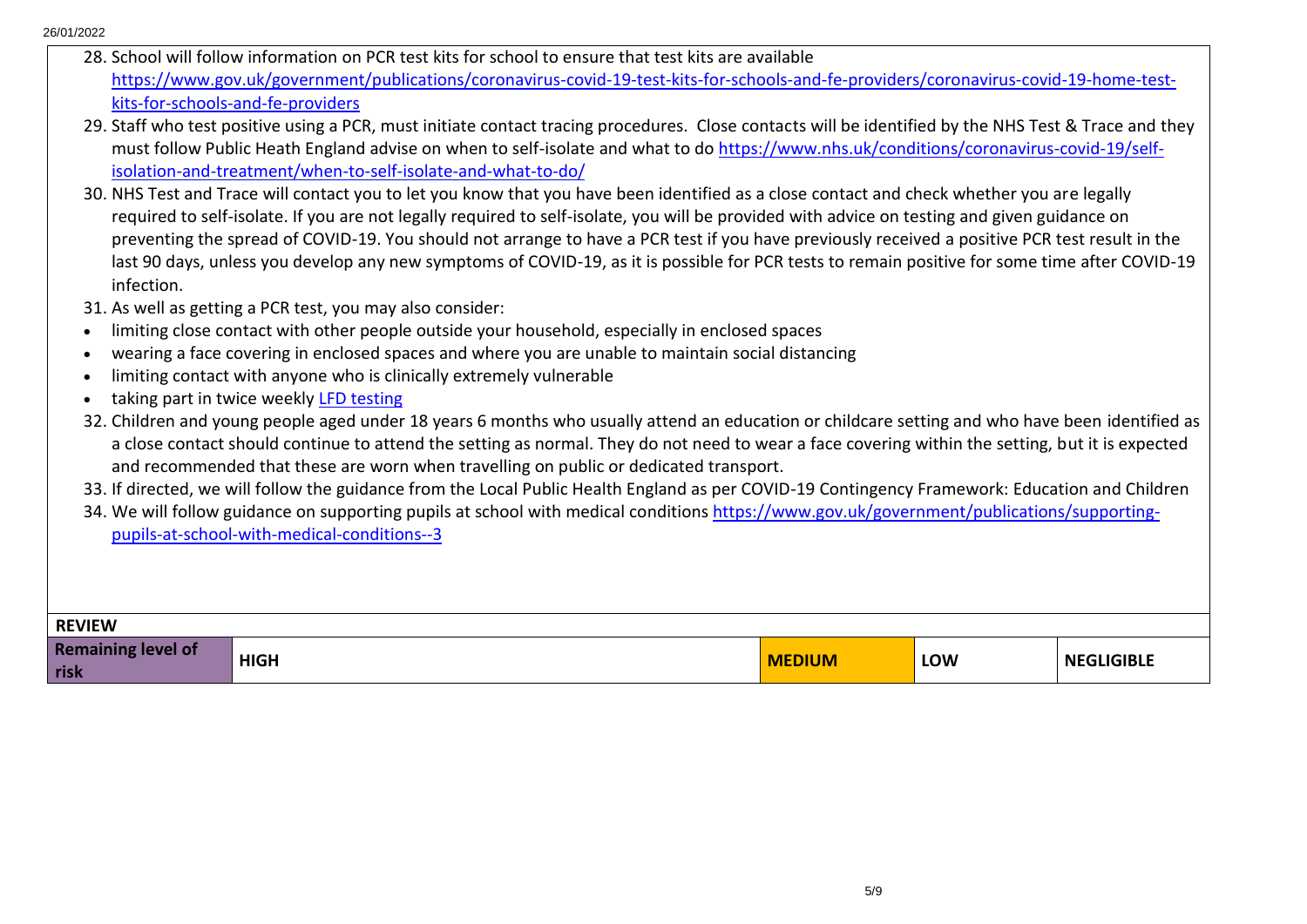| <b>AREA</b>                       |                                                                                                                                | 2. Attendance and Travel                                                                                                                                                                                                                                                                                                                       |               |     |                   |  |
|-----------------------------------|--------------------------------------------------------------------------------------------------------------------------------|------------------------------------------------------------------------------------------------------------------------------------------------------------------------------------------------------------------------------------------------------------------------------------------------------------------------------------------------|---------------|-----|-------------------|--|
| <b>Existing level of risk</b>     |                                                                                                                                | <b>HIGH</b>                                                                                                                                                                                                                                                                                                                                    | <b>MEDIUM</b> | LOW | <b>NEGLIGIBLE</b> |  |
|                                   |                                                                                                                                | Admitting children into school                                                                                                                                                                                                                                                                                                                 |               |     |                   |  |
| <b>Control measures</b>           |                                                                                                                                | <b>Attendance</b>                                                                                                                                                                                                                                                                                                                              |               |     |                   |  |
|                                   |                                                                                                                                | <b>Travel &amp; Quarantine</b>                                                                                                                                                                                                                                                                                                                 |               |     |                   |  |
| Admitting children into school    |                                                                                                                                |                                                                                                                                                                                                                                                                                                                                                |               |     |                   |  |
| <b>Attendance</b>                 |                                                                                                                                | 1. Pupils, parents, visitors and staff should not attend school / enter the school grounds if they are displaying symptoms or have tested positive<br>within a 405 day period https://www.nhs.uk/conditions/coronavirus-covid-19/symptoms/ Schools have the right to refuse entry to protect<br>other pupils and staff from possible infection |               |     |                   |  |
|                                   |                                                                                                                                | 1. In the event of a pupil being absent due to COVID-19 symptoms, self-isolation or quarantine code X will be recorded on the school register (not                                                                                                                                                                                             |               |     |                   |  |
|                                   |                                                                                                                                | attending in circumstances related to coronavirus) additional information is captured via a sub code on the register for any COVID related                                                                                                                                                                                                     |               |     |                   |  |
| absences                          |                                                                                                                                |                                                                                                                                                                                                                                                                                                                                                |               |     |                   |  |
|                                   |                                                                                                                                | 2. Children who are unable to attend because they have a confirmed case of COVID-19 will be recorded as code I (illness)                                                                                                                                                                                                                       |               |     |                   |  |
| 3.                                |                                                                                                                                | Code Y (unable to attend due to exceptional circumstances) must be used for pupils abroad who are unable to return                                                                                                                                                                                                                             |               |     |                   |  |
|                                   | https://www.gov.uk/government/publications/school-attendance                                                                   |                                                                                                                                                                                                                                                                                                                                                |               |     |                   |  |
|                                   |                                                                                                                                | 4. In the event of pupil absence due to COVID-19, pupils eligible for benefit regulated Free School Meals who are learning at home during term                                                                                                                                                                                                 |               |     |                   |  |
|                                   |                                                                                                                                | time will be provided with a food hamper https://www.gov.uk/government/publications/covid-19-free-school-meals-guidance/covid-19-free-                                                                                                                                                                                                         |               |     |                   |  |
|                                   |                                                                                                                                | school-meals-guidance-for-schools                                                                                                                                                                                                                                                                                                              |               |     |                   |  |
| <b>Travel &amp; Quarantine</b>    |                                                                                                                                |                                                                                                                                                                                                                                                                                                                                                |               |     |                   |  |
|                                   | 1. All pupils travelling to England must adhere to travel legislation details of which are set out in government travel advice |                                                                                                                                                                                                                                                                                                                                                |               |     |                   |  |
|                                   |                                                                                                                                | https://www.gov.uk/guidance/red-amber-and-green-list-rules-for-entering-england<br>2. Additional guidance has been issued on the quarantine arrangements https://www.gov.uk/government/publications/quarantine-                                                                                                                                |               |     |                   |  |
|                                   |                                                                                                                                | arrangements-for-boarding-school-students-from-red-list-countries                                                                                                                                                                                                                                                                              |               |     |                   |  |
| <b>REVIEW</b>                     |                                                                                                                                |                                                                                                                                                                                                                                                                                                                                                |               |     |                   |  |
| <b>Remaining level of</b><br>risk |                                                                                                                                | <b>HIGH</b>                                                                                                                                                                                                                                                                                                                                    | <b>MEDIUM</b> | LOW | <b>NEGLIGIBLE</b> |  |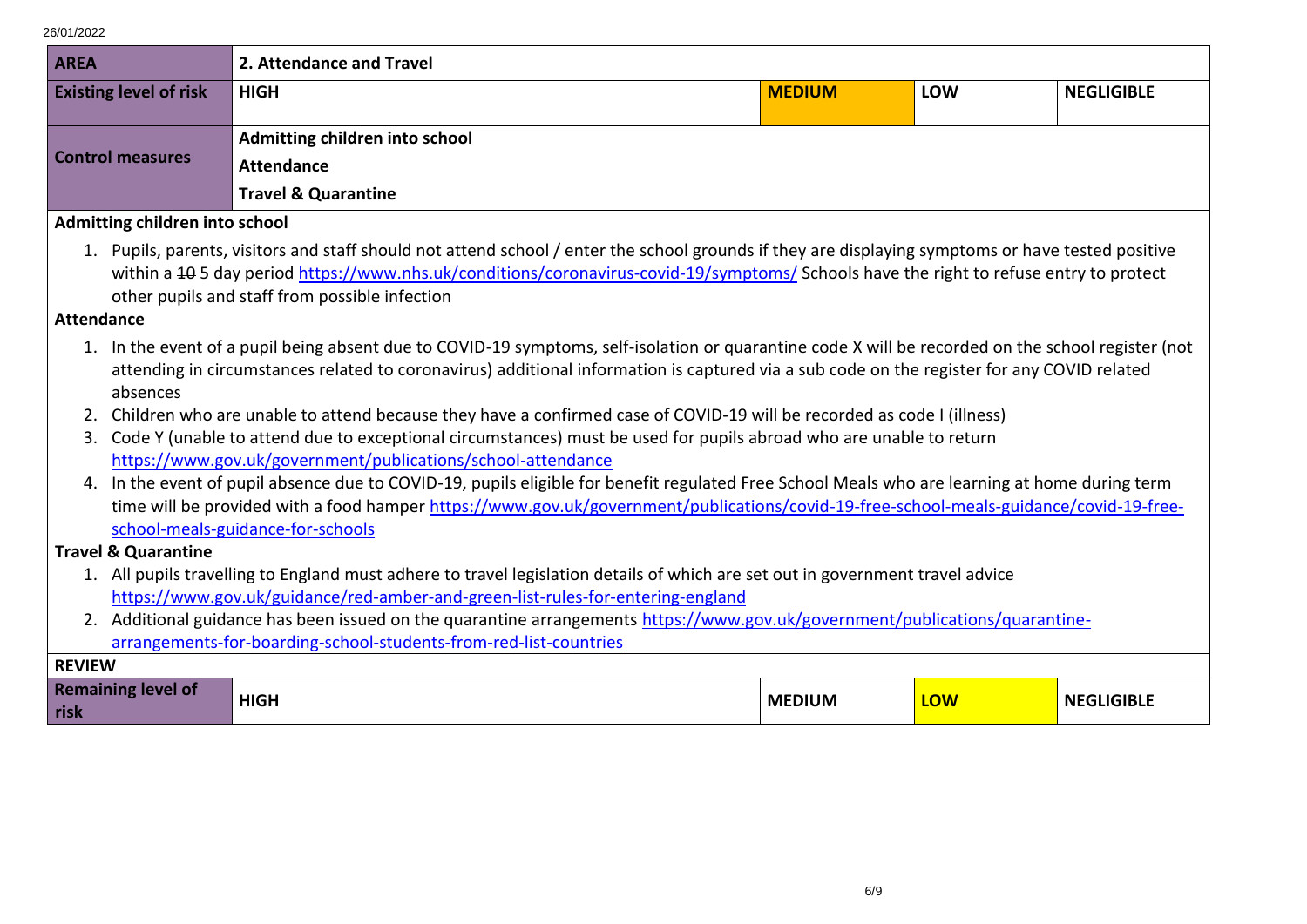| <b>AREA</b>                                                                                                                                     | <b>Maintaining High Quality Education</b>                                                                                                                |               |     |                   |  |  |
|-------------------------------------------------------------------------------------------------------------------------------------------------|----------------------------------------------------------------------------------------------------------------------------------------------------------|---------------|-----|-------------------|--|--|
| <b>Existing level of risk</b>                                                                                                                   | <b>MEDIUM</b><br>LOW<br><b>NEGLIGIBLE</b><br><b>HIGH</b>                                                                                                 |               |     |                   |  |  |
| <b>Remote Education</b>                                                                                                                         |                                                                                                                                                          |               |     |                   |  |  |
| <b>Control measures</b>                                                                                                                         | <b>Education Recovery</b>                                                                                                                                |               |     |                   |  |  |
|                                                                                                                                                 | <b>Pupil Wellbeing Support</b>                                                                                                                           |               |     |                   |  |  |
|                                                                                                                                                 | <b>Educational Visits</b>                                                                                                                                |               |     |                   |  |  |
|                                                                                                                                                 | <b>Wrap Around Provision and Extra Curricular Activities</b>                                                                                             |               |     |                   |  |  |
| <b>Remote Education</b>                                                                                                                         |                                                                                                                                                          |               |     |                   |  |  |
|                                                                                                                                                 | 1. All pupils and staff will follow the Remote Education Policy in line with remote education temporary continuity direction                             |               |     |                   |  |  |
|                                                                                                                                                 | https://www.gov.uk/government/publications/remote-education-temporary-continuity-direction-explanatory-note and provide remote                           |               |     |                   |  |  |
|                                                                                                                                                 | learning for any pupil whose attendance is impacted due to a positive test result for themselves/household member                                        |               |     |                   |  |  |
|                                                                                                                                                 | 2. A high quality remote education will be in place for the academic year 2021/2022 including any pupils facing challenges to return due to COVID-       |               |     |                   |  |  |
|                                                                                                                                                 | 19 travel restrictions. This remote education will be equivalent in length to the core teaching taking place in school                                   |               |     |                   |  |  |
|                                                                                                                                                 | 3. Staff will work collaboratively with families of SEND pupils ensuring that reasonable adjustments are in place                                        |               |     |                   |  |  |
| <b>Education Recovery</b>                                                                                                                       |                                                                                                                                                          |               |     |                   |  |  |
| https://files.schudio.com/hamilton-infant-school/files/UPDATED JAN 21 - Remote Education Action Plan.pdf                                        |                                                                                                                                                          |               |     |                   |  |  |
|                                                                                                                                                 |                                                                                                                                                          |               |     |                   |  |  |
| <b>Pupil Wellbeing Support</b>                                                                                                                  |                                                                                                                                                          |               |     |                   |  |  |
|                                                                                                                                                 | Staff and the Pastoral Team will offer support https://www.gov.uk/guidance/mental-health-and-wellbeing-support-in-schools-and-colleges#contents          |               |     |                   |  |  |
| <b>Educational Visits</b>                                                                                                                       |                                                                                                                                                          |               |     |                   |  |  |
|                                                                                                                                                 | We will undertake full and thorough Risk Assessments in relation to all Educational Visits and ensure that any Public Health advice, such as hygiene and |               |     |                   |  |  |
|                                                                                                                                                 | ventilation requirements, are included as part of that Risk Assessment. General guidance about educational visits is available                           |               |     |                   |  |  |
| https://www.gov.uk/government/publications/health-and-safety-on-educational-visits                                                              |                                                                                                                                                          |               |     |                   |  |  |
|                                                                                                                                                 | <b>Wrap Around Provision and Extra Curricular Activities</b>                                                                                             |               |     |                   |  |  |
| Extra-curricular activities will be reinstated and we will follow the guidance. School will follow the guidance                                 |                                                                                                                                                          |               |     |                   |  |  |
| https://www.gov.uk/government/publications/protective-measures-for-holiday-or-after-school-clubs-and-other-out-of-school-settings-for-children- |                                                                                                                                                          |               |     |                   |  |  |
|                                                                                                                                                 | during-the-coronavirus-covid-19-outbreak/protective-measures-for-holiday-and-after-school-clubs-and-other-out-of-school-settings-during-the-             |               |     |                   |  |  |
|                                                                                                                                                 | coronavirus-covid-19-outbreak                                                                                                                            |               |     |                   |  |  |
| <b>REVIEW</b>                                                                                                                                   |                                                                                                                                                          |               |     |                   |  |  |
| <b>Remaining level of</b><br>risk                                                                                                               | <b>HIGH</b>                                                                                                                                              | <b>MEDIUM</b> | LOW | <b>NEGLIGIBLE</b> |  |  |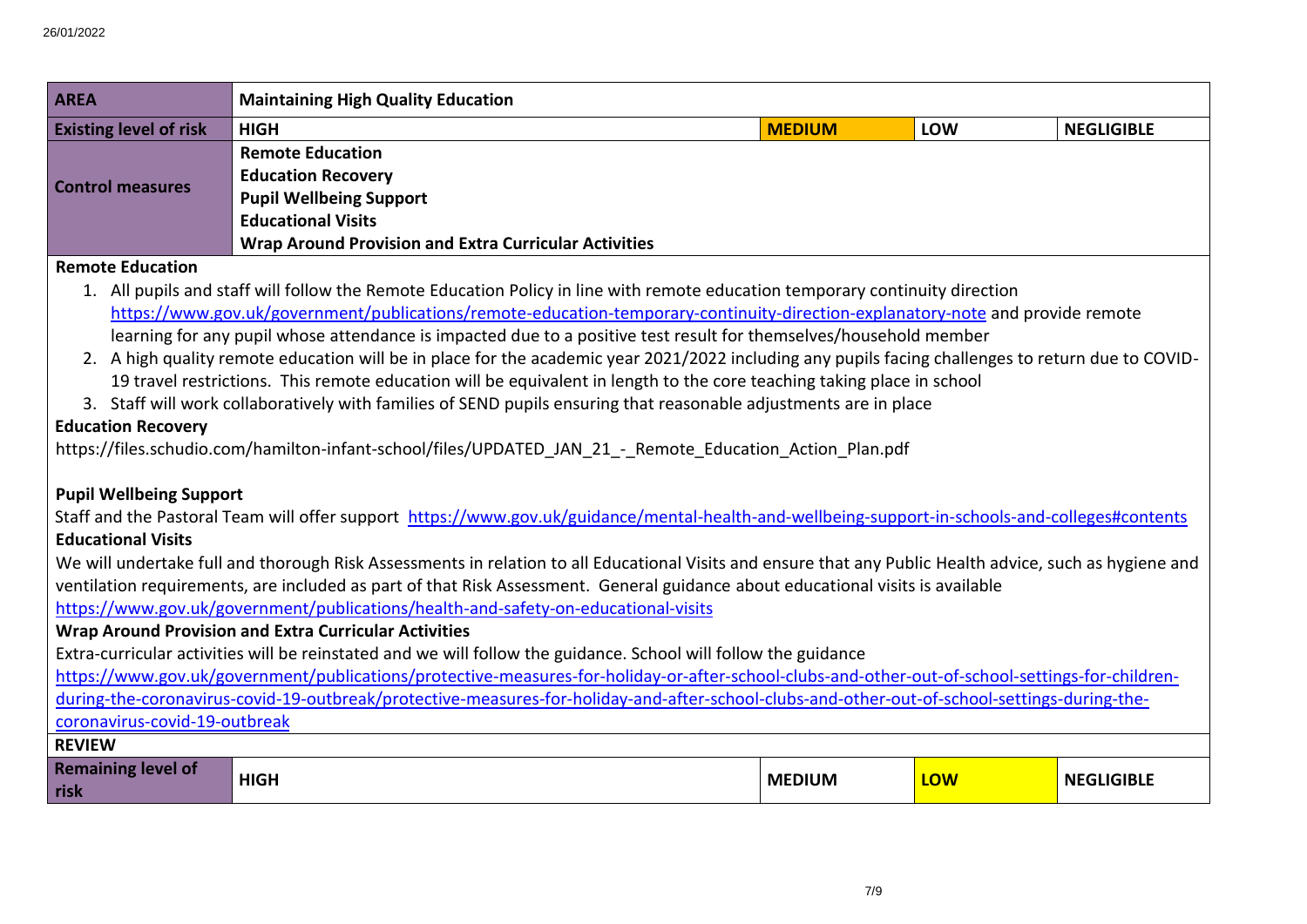| <b>Maintaining an Adequate School Workforce</b><br><b>AREA</b> |                                                                                                                                                    |                                                                                         |               |            |                   |
|----------------------------------------------------------------|----------------------------------------------------------------------------------------------------------------------------------------------------|-----------------------------------------------------------------------------------------|---------------|------------|-------------------|
| <b>Existing level of risk</b>                                  |                                                                                                                                                    | <b>HIGH</b>                                                                             | <b>MEDIUM</b> | <b>LOW</b> | <b>NEGLIGIBLE</b> |
| <b>School Workforce</b><br><b>Control measures</b>             |                                                                                                                                                    |                                                                                         |               |            |                   |
|                                                                | 1. Clinically extremely vulnerable (CEV) are no longer advised to shield                                                                           |                                                                                         |               |            |                   |
|                                                                |                                                                                                                                                    | 2. CEV / CV individual risk assessments will be updated in line with guidance from DHSC |               |            |                   |
|                                                                | 3. In the event of staff absence due to COVID-19, staff/pupil ratios will be maintained and we will ensure that we adhere to normal safeguarding / |                                                                                         |               |            |                   |
|                                                                | leadership practices                                                                                                                               |                                                                                         |               |            |                   |
|                                                                | <b>REVIEW</b>                                                                                                                                      |                                                                                         |               |            |                   |
| risk                                                           | <b>Remaining level of</b>                                                                                                                          | <b>HIGH</b>                                                                             | <b>MEDIUM</b> | LOW        | <b>NEGLIGIBLE</b> |

| <b>AREA</b>                      | COVID-19 Contingency Framework: Education and Childcare Outbreak Management Plan |               |            |                   |
|----------------------------------|----------------------------------------------------------------------------------|---------------|------------|-------------------|
| <b>Existing level of risk</b>    |                                                                                  | <b>MEDIUM</b> | <b>LOW</b> | <b>NEGLIGIBLE</b> |
| <b>Control measures</b>          |                                                                                  |               |            |                   |
| <b>Outbreak Management Plans</b> |                                                                                  |               |            |                   |

- Our Outbreak Management Plan (OMP) outlines how we will operate if there were to be an outbreak. It covers the possible reintroduction of bubbles and / or face coverings for a limited period to manage an outbreak if required. The OMP outlines the management of a local outbreak of COVID-19 in our academy.
- We will keep records of confirmed cases in children and staff attending the setting and contact/close mixing with other cases to monitor for thresholds suggesting a possible outbreak or in-school transmission.
- We will seek advice and support from our local Public Health team [Tracecovid19@stoke.gov.uk](mailto:Tracecovid19@stoke.gov.uk)
- Thresholds for seeking further advice and support:
	- o For most education and childcare settings, whichever of these thresholds is reached first:
		- 5 children, pupils, students or staff, who are likely to have mixed closely, test positive for COVID-19 within a 10-day period; or
		- 10% of children, pupils, students or staff who are likely to have mixed closely test positive for COVID-19 within a 10-day period
		- We will seek public health advice if a staff member, child, pupil or student is admitted to hospital with Covid-19.